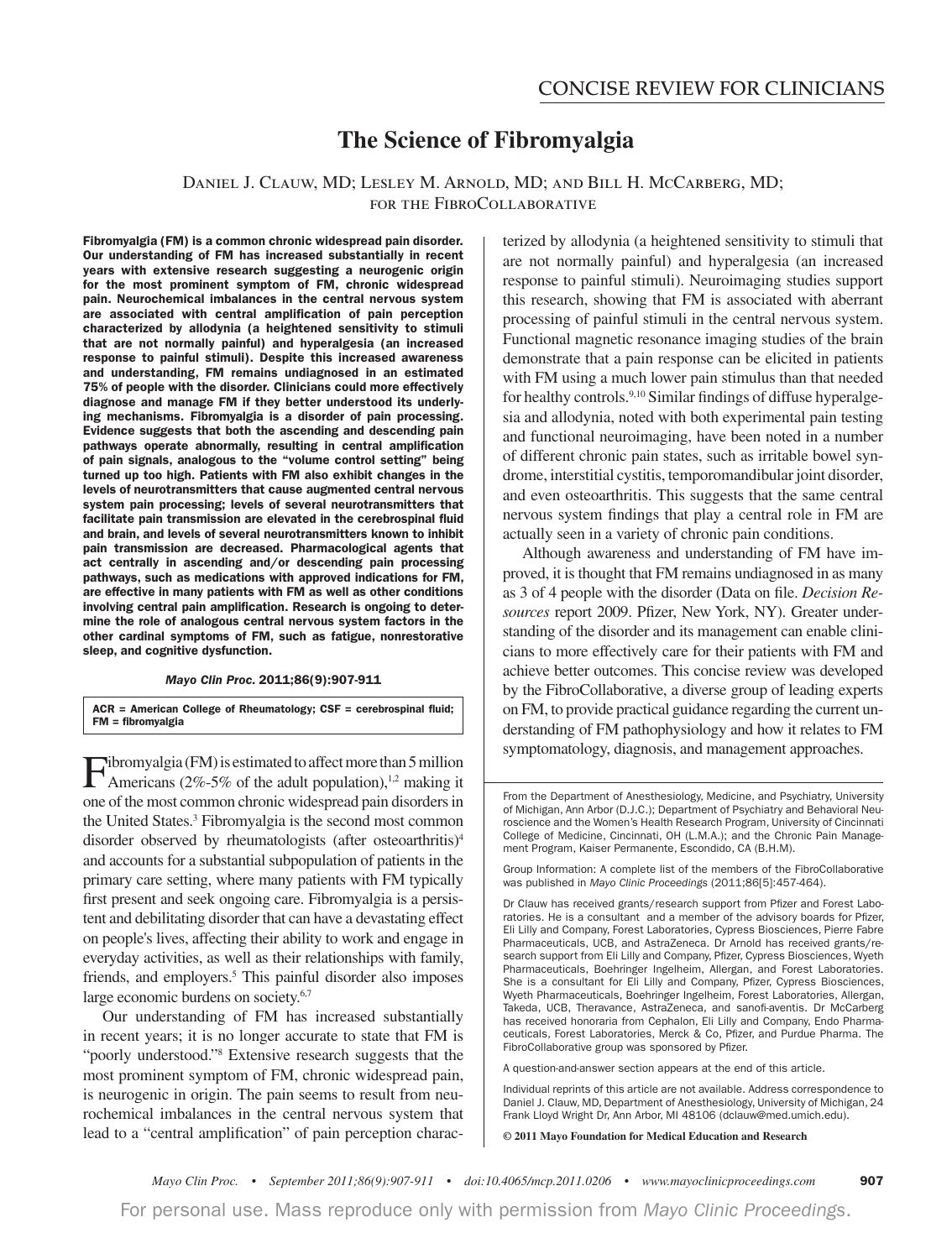

The higher the volume control setting, the more pain experienced, irrespective of peripheral nociceptive input

FIGURE 1. Pain sensitivity in the general population. From Rheum Dis Clin N Am,<sup>13</sup> with permission from Elsevier.

### **NORMAL PAIN PROCESSING**

In normal pain processing, the perception of pain involves 2 main groups of neural pathways: ascending and descending pathways.8 Peripheral nerves transmit sensory signals, including nociceptive (pain-inducing) signals, to the spinal cord for transmission via the ascending nociceptive pathway to the brain for processing. Nociceptive signals are emitted when specialized receptors in the peripheral nerves called *nociceptors* are activated by stimuli such as temperature and physical pressure or impact. In the general population, perception of pain displays a normal distribution on a bell curve (Figure 1).

 Descending pain modulatory pathways send both facilitatory and inhibitory signals from the brain to the spinal cord and to the periphery, either increasing or decreasing the "volume control" on incoming nociceptive signals reaching the brain. Signals in these pathways are mediated and propagated by a number of neurotransmitters and neurochemicals (eg, norepinephrine, serotonin). $8,11$ 

### **PAIN PROCESSING IN FM**

In patients with FM, the 2 main pain pathways operate abnormally, resulting in central amplification of pain signals.8,11 (This concept is also referred to in the medical literature as *central sensitization*: however, the FibroCollaborative consensus is that the term *central sensitization* has been previously used to describe a specific spinal pain mechanism, in which an initial nociceptive focus leads to regional pain amplification, and thus the term *amplification* is more appropriate because it acknowledges that many neurophysiological processes can result in this phenomenon). The origin of this pain amplification process is not fully understood but is certain to be multifactorial. Peripheral pain generators likely play some role, but most current research suggests a strong central nervous system component that is or becomes largely independent of peripheral nociceptive input. Figuratively, it is as if the "volume control setting" for pain is abnormally high in FM, the result of both increased excitability of central neurons and reduced pain inhibitory mechanisms. This analogy may be a helpful way to explain central amplification in FM to patients.

 Similar to most other physiological processes, the "volume control setting" for how the brain and spinal cord process nociceptive and other sensory information varies tremendously between individuals in the population. Central amplification is likely determined at least partially by genetics and modified by environmental influences.12 Individual variation in this distribution of pain or sensory sensitivity determines, at least in part, the lifetime susceptibility to pain or other sensory symptoms as well as symptom severity.<sup>13</sup> In the population of patients with FM, perception of pain is skewed to the right on a bell curve (Figure 1). The farther to the right along this distribution, the higher the "volume control setting" and pain intensity becomes, irrespective of peripheral nociceptive input.<sup>13</sup>

#### **CENTRAL AMPLIFICATION AND FM SYMPTOMATOLOGY**

Central nervous system dysfunction can help explain the heterogeneous constellation of symptoms and other clinical aspects of FM, including chronic widespread pain and tenderness. Patients display both hyperalgesia and allodynia. The 1990 American College of Rheumatology (ACR) classification criteria required 3 months or greater of widespread pain and pain on palpation of at least 11 of 18 tender point sites. The 1990 ACR criteria have been used to identify patients for clinical trials and to diagnose FM in patients in clinical settings.14 The 2010 ACR clinical criteria for fibromyalgia, an alternative approach to diagnosing fibromyalgia in the clinic, include a widespread pain index and a symptom severity scale and eliminate the tender point examination.<sup>15</sup>

 Patients with FM exhibit not only sensitivity to pressure but also a decreased threshold/increased sensitivity to a number of other sensory stimuli, including heat, cold, auditory, and electrical stimuli.<sup>13</sup> Additionally, FM is frequently accompanied by other, associated conditions that may also share these pathophysiological features with FM,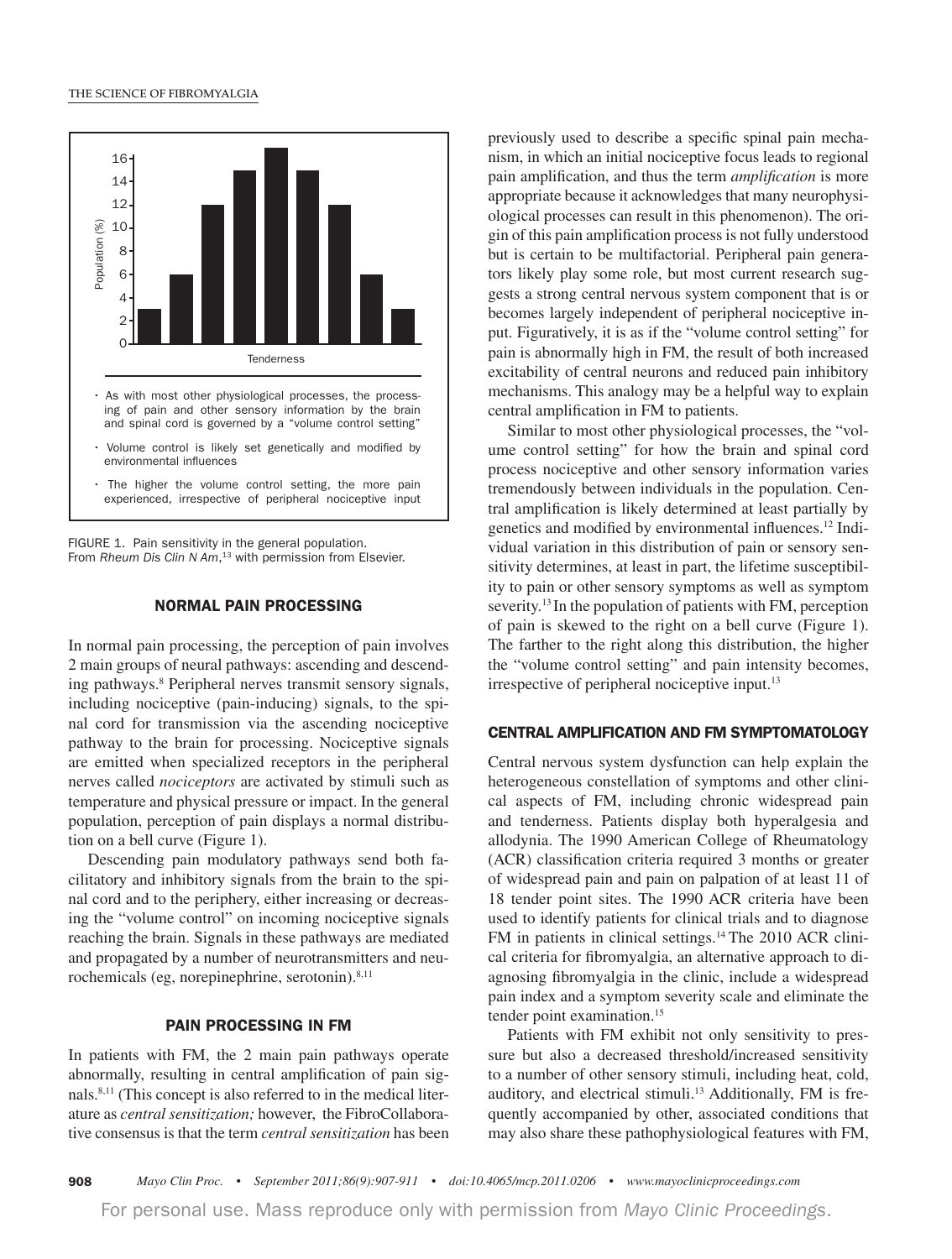including irritable bowel syndrome, tension-type headache and migraine, temporomandibular disorder, chronic pelvic pain, vulvodynia, and interstitial cystitis, painful bladder syndrome, chronic prostatitis, and prostadynia.<sup>11</sup>

### **PHARMACOLOGICAL MECHANISMS FOR ANALGESIA**

Analgesic agents such as nonsteroidal anti-inflammatory drugs and acetaminophen that act primarily through peripheral mechanisms are less effective for "central" pain conditions such as fibromyalgia than they are for pain due to peripheral nociceptive input. However, peripherally acting treatments may be appropriate in certain circumstances (eg, concurrent peripheral pain due to damage or inflammation of tissues from certain conditions) because it has recently been shown that the central amplification of FM can be somewhat improved by such treatments.16

 Pharmacological agents that act centrally in ascending and/or descending pain processing pathways can be effective in many patients with FM as well as in patients with other conditions involving central pain and sensory amplification.<sup>8</sup> The complexity of the pathways and neurochemical abnormalities involved in FM varies from person to person, resulting in the fact that no single class of drug will work in all individuals with fibromyalgia. As with other analgesic agents and other medical conditions such as hypertension, individual patients with FM tend to respond well to certain classes of drugs but not others.13 This analogy can be helpful in discussions with patients about treatment options, expectations regarding the need to individualize treatment, and the possibility that more than one approach may need to be explored before the right treatment or combination of therapies is found.

### **MECHANISMS OF FM PAIN**

An extensive and growing body of evidence supports central amplification as the underlying process for chronic widespread pain in FM. Pain threshold studies show that patients with FM perceive pain at a lower threshold than healthy controls, eg, in response to pressure (dolorimetry) on some area of the body.17 Neuroimaging data demonstrate greater regional cerebral blood flow in areas of the brain associated with pain processing at lower pain-producing pressures than healthy controls (Figure 2).



FIGURE 2. Neuroimages of regional cerebral blood flow in areas of the brain associated with pain processing in patients with fibromyalgia and controls. These images reflect responses to stimuli during pain scans. The effects of pressure applied to the left thumb sufficient to evoke a pain rating of 11 (moderate) are compared with the effects of innocuous pressure in patients with fibromyalgia (red) and controls (green), with overlapping activations in yellow. Significant increases in the functional magnetic resonance imaging signal (arrows) resulting from increases in regional cerebral blood flow are shown in standard space superimposed on an anatomic image of a standard brain. Similar pain intensities, produced by significantly less pressure in patients with FM, resulted in overlapping or adjacent activations in the contralateral primary somatosensory cortex (SI), inferior parietal lobule (IPL), secondary somatosensory cortex (SII), superior temporal gyrus (STG), insula, and putamen, as well as in the ipsilateral cerebellum. From Arthritis Rheum,<sup>9</sup> with permission from John Wiley and Sons.

*.BZP\$MJO1SPDr4FQUFNCFS rEPJNDQrXXXNBZPDMJOJDQSPDFFEJOHTDPN* **909**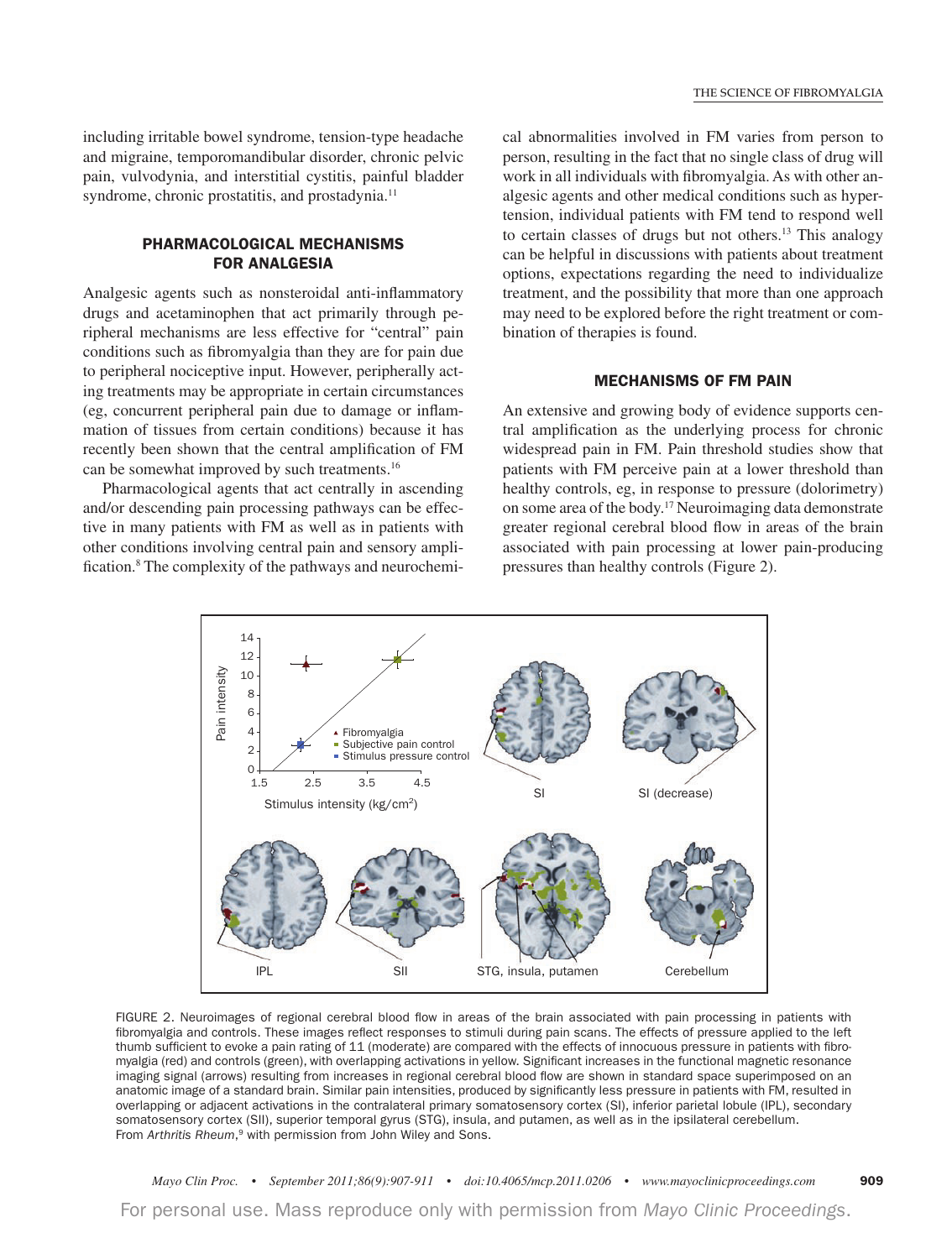



Adapted from Rheum Dis Clin N Am,<sup>13</sup> with permission from Elsevier.

 On the molecular level, patients with FM exhibit changes in levels of neurochemicals and receptors associated with increased signaling in ascending (pro-nociceptive) pathways and decreased signaling in descending (anti-nociceptive) pathways (Figure  $3$ ).<sup>13</sup> Increased levels of neurotransmitters in the cerebrospinal fluid (CSF) indicate increased signaling in ascending, pro-nociceptive pathways. Neurotransmitters that generally act to increase ascending input, including substance P, nerve growth factor, and brain-derived neurotrophic factor, are present in higher levels in the CSF of patients with FM than healthy controls. Additionally, levels of glutamate and other excitatory amino acids have been shown to be elevated in both the CSF and brain in individuals with fibromyalgia. Glutamate acts on *N*-methyl-p-aspartate receptors to produce increased pain "wind up," a phenomenon of progressively increased central pain amplification after repeated painful stimulation, resulting in greater hyperalgesia and allodynia.

 In patients with FM, the activity of descending, antinociceptive pathways is also decreased, as evidenced by lower CSF levels of metabolites of serotonin, norepinephrine, and dopamine.18 In contrast to low levels of these antinociceptive neurotransmitters, opioid levels are increased<sup>19</sup> and opioid receptor binding is decreased, $20$  with the net effect that baseline endogenous opioidergic activity is *in creased* in fibromyalgia. The findings of decreased opioid receptor availability (likely due to the high endogenous release of opioids) may help explain why opioids, although appropriate in certain circumstances, are overall less effective in treating FM and other central pain states.

 Many of these same neurotransmitters and neuroprocessing mechanisms also influence mood, energy, and sleep. Similar imbalances of these neurotransmitters in different brain regions may help to explain, at least in part, the mood disorders, sleep dysfunction, and fatigue frequently associated with FM.

 Additional mechanisms involved in FM pain are an area of active research. Contributory factors that may be associated with increased pain perception in FM and other chronic pain states include abnormal autonomic function, hypotha $lamic$ -pituitary-adrenal axis abnormalities, $2<sup>1</sup>$  neurogenic inflammation (glial cell activation),<sup>22</sup> and gray matter loss.<sup>23</sup>

### **CONCLUSION**

Research to elucidate the mechanism underlying FM pain continues on many fronts. Investigation is ongoing to determine whether the other cardinal symptoms of FM, fatigue and nonrestorative sleep, can be explained by central amplification, are secondary to pain, or are caused by some other pathophysiological process. Also, similar neurotransmitter abnormalities may lead to multiple associated symptoms (eg, sleep/mood dysfunction, memory problems) and may therefore account for some of the hallmark symptoms of FM. Other areas of research include identification of possible subsets of patients who respond better to one type of therapy than to others and elucidation of disease progression in FM. Of particular interest is whether FM progresses without adequate treatment and whether treatment could be not only symptom-relieving but disease-modifying.

 In the meantime, advances in the understanding of the pathophysiology of FM enable practitioners to more quickly and accurately recognize and diagnose the disorder. Explanation of the pain mechanisms of FM to patients in layman's terms may result in increased confidence in treatment and more effective management. Ongoing research will provide additional insight into FM and further eliminate the perception that this debilitating disorder is "poorly understood" and difficult to manage.

Editorial support was provided by Gayle Scott, PharmD, of UBC *Scientific Solutions and funded by Pfizer.* 

#### **REFERENCES**

**1.** Wolfe F, Ross K, Anderson J, Russell IJ, Hebert L. The prevalence and characteristics of fibromyalgia in the general population. *Arthritis Rheum*. 1995;38(1):19-28.

**2.** Lawrence RC, Felson DT, Helmick CG, et al. Estimates of the prevalence of arthritis and other rheumatic conditions in the United States: Part II. Arthritis Rheum 2008:58(1):26-35.

3. Burckhardt CS, Goldenberg D, Crofford L, et al. *Guidelines for the Man*agement of Fibromyalgia Syndrome Pain in Adults and Children: APS Clinical Practice Guidelines Series, No. 4. Glenview, IL: American Pain Society; 2005.

**4.** Goldenberg DL, Burckhardt C, Crofford L. Management of fibromyalgia syndrome. *JAMA*. 2004;292(19):2388-2395.

**5.** Arnold LM, Crofford LJ, Mease PJ, et al. Patient perspectives on the impact of fibromyalgia. *Patient Educ Couns*. 2008;73(1):114-120.

**910** *Mayo Clin Proc. • September 2011;86(9):907-911 • doi:10.4065/mcp.2011.0206 • www.mayoclinicproceedings.com*